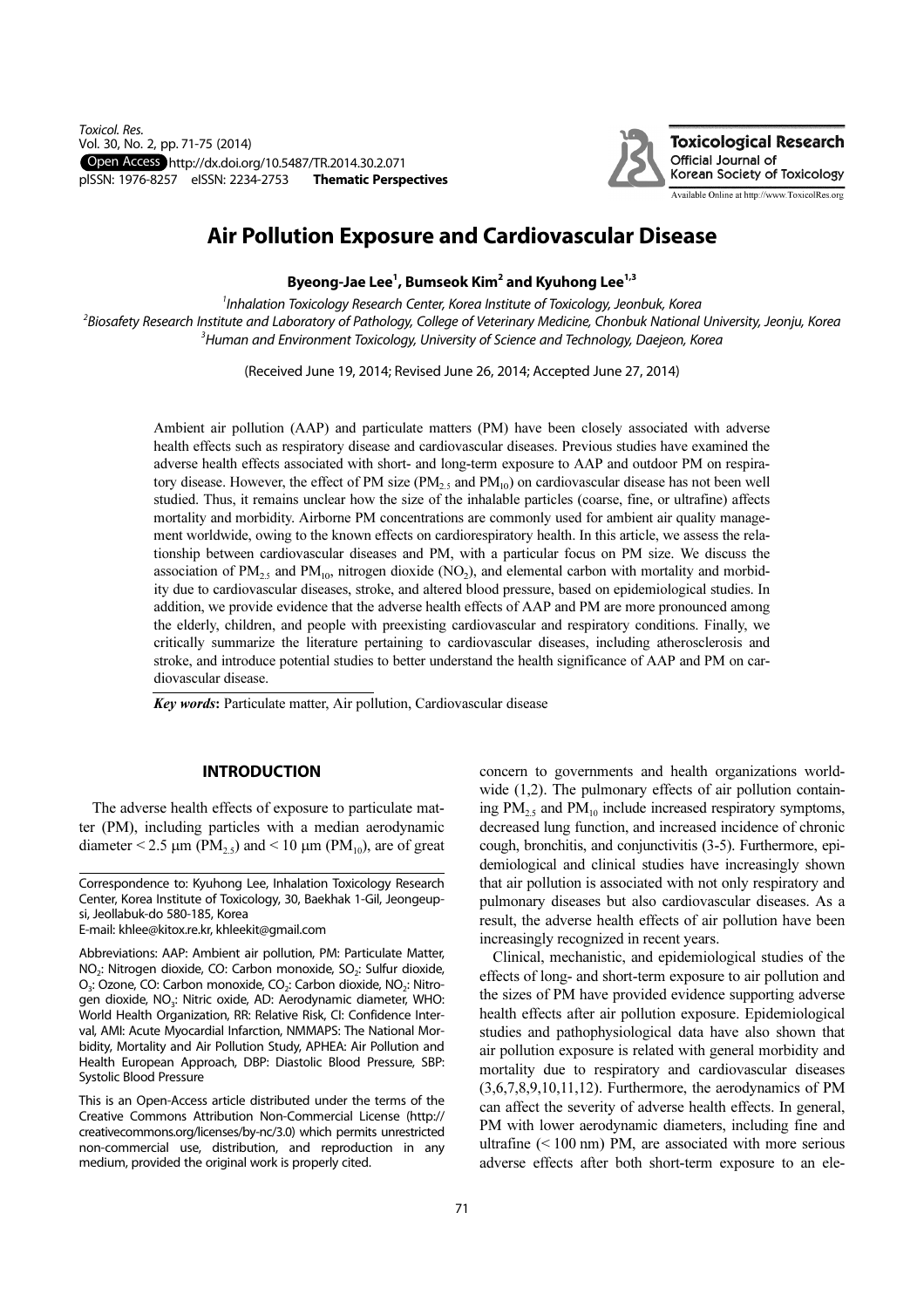vated concentration of pollutants or after long-term exposure (13,14). In addition, adverse health effects can be exacerbated in vulnerable populations, including those with preexisting cardio-respiratory diseases and the elderly. As a result, these populations tend to have more complicated health problem after air pollution exposure than healthy groups  $(15)$ .

The relationship between air pollution and respiratory diseases, such as chronic obstructive pulmonary disease and asthma, is well established. However, the relationship between air pollution and cardiovascular disease remains unclear. Nevertheless, recent clinical and epidemiological data suggest the two may be related. In this review, we discuss how air pollution and PM may affect the pathogenesis of cardiovascular disease, with a particular focus on the effect of PM size on cardiovascular disease.

## **PARTICULATE MATTER (PM<sub>2.5</sub> AND PM<sub>10</sub>)**

The many sources of air pollution are broadly divided into two categories, natural phenomena and human activities. For example, volcanoes, wildfires, or land dust are classified as natural phenomena, whereas human activities, also termed anthropogenic sources, include carbon monoxide  $(CO)$  from vehicle exhausts or sulfur dioxide  $(SO<sub>2</sub>)$ from industrial process. Human-generated sources of air pollution are a major problem and cause most harmful adverse health effects. In addition, chemical reactions of primary emissions in the atmosphere cause the formation of secondary pollutants. For example, ozone  $(O_3)$  is generated by the reaction of volatile hydrocarbons with sunlight. Secondary air pollution particles result in a complex mixture of gaseous substances, including carbon monoxide (CO), carbon dioxide  $(CO<sub>2</sub>)$ , nitrogen dioxide  $(NO<sub>2</sub>)$ , and nitric oxide  $(NO<sub>3</sub>)$ , as well as PM.

PM is associated with the most severe air pollutioninduced health effects. Like other components of air pollution, PM may contain toxic substances and transport them into the respiratory tract. The effect of PM on the body can depend on PM size, which is related to its aerodynamic diameter (AD). Most  $PM_{10}$  particles have an AD range from 2.5 to 10  $\mu$ m, and are deposited in the nasal cavities and upper airways. However,  $PM_{2.5}$  and  $PM_{0.1}$  particles with ADs  $< 2.5$  and  $< 0.1$  µm, respectively, may penetrate the lung alveoli and enter into the bloodstream, thereby exerting their adverse health effects (16-18). Furthermore, studies in animal models have shown that  $PM_2$ , can be taken up by alveolar macrophages and endothelial cells, indicating that air pollution can have direct health effects (16,17,19,20). Consequently, the ambient PM composition and size are considered the most important indicator of the adverse health effect effects of air pollution. However, recent analysis suggests that the greatest health threat due to air pollution is cardiovascular disease.

#### **EPIDEMIOLOGICAL STUDIES OF PM<sub>2.5</sub> AND PM<sub>10</sub>**

Epidemiological studies assessing the relationship between air pollution and cardiovascular disease have emerged in the past twenty years. Using clinical data, these studies have distinguished the short- and long-term effects of air pollution on cardiovascular disease (3,9,21,10,22,23). Epidemiological studies have shown that  $PM_{2.5}$  has a stronger correlation with adverse health effects than  $PM_{10}$ . However, assessing only  $PM_{2.5}$  levels is not adequate for understanding the risk for adverse events, as larger particles can be detrimental to health, such as through the exacerbation of asthma.

There is a substantial health affected associated with a short-term exposure to  $PM_{10}$ , which is related to black smoke and the total suspended particles in the air. However, fine particles  $(PM_{2.5})$  also caused adverse health effects. Importantly, ultrafine particles (UPs or PM0.1) can cause health effects through translocation directly into the systemic circulation.

The World Health Organization (WHO) reported that ambient air pollution was responsible for 3.7 million deaths in 2012, representing 6.7% of total deaths worldwide, and was the cause of 16% of lung cancer deaths, 11% of chronic obstructive pulmonary disease-related death, 29% of heart disease and stroke, and approximately 13% of deaths due to respiratory infection. Exposure to air pollution containing  $PM<sub>2.5</sub>$  is closely associated with cardiovascular disease, as assessed in a large study from metropolitan areas in the United States. The increased risk of lung cancer and cardiovascular death after exposure to  $PM<sub>25</sub>$  was also seen in a cross-sectional study. In a study that followed 8111 adults in six cities in the United States (U.S.) over 14-to-16-years, mortality rates were 1.26 fold and 1.37% higher among people who lived in the most polluted cities versus in the least polluted sites (24,25). Similar results were obtained when examining the association between air pollution and lung cancer (Relative Risk (RR) 1.27; 95% Confidence Interval (CI) 0.96-1.69) and cardiovascular deaths in adult cohort from 1974 to 1990 in six U.S. cities. In this work, the authors found that the risk of death due to cardiovascular disease increased with every 10  $\mu$ g/m<sup>3</sup> of PM<sub>2.5</sub> in the air  $(3,24)$ .

### **CARDIOVASCULAR DISEASES ASSOCIATED** WITH PM<sub>25</sub>

Several reports document the relationship between  $PM_{2.5}$ and cardiovascular disease. Gold et al. (26) demonstrated a significant increase in cardiovascular disease, from 0.5% to 1.5%, for every 5~6  $\mu$ g/m<sup>3</sup> increase in PM<sub>2.5</sub>. Further, they showed a 69% increase in cardiovascular deaths after acute exposure to particulate air pollution. Interestingly, acute exposure to  $PM<sub>2.5</sub>$  resulted in a higher rate of death due to cardiovascular than respiratory disease (69% cardiovascu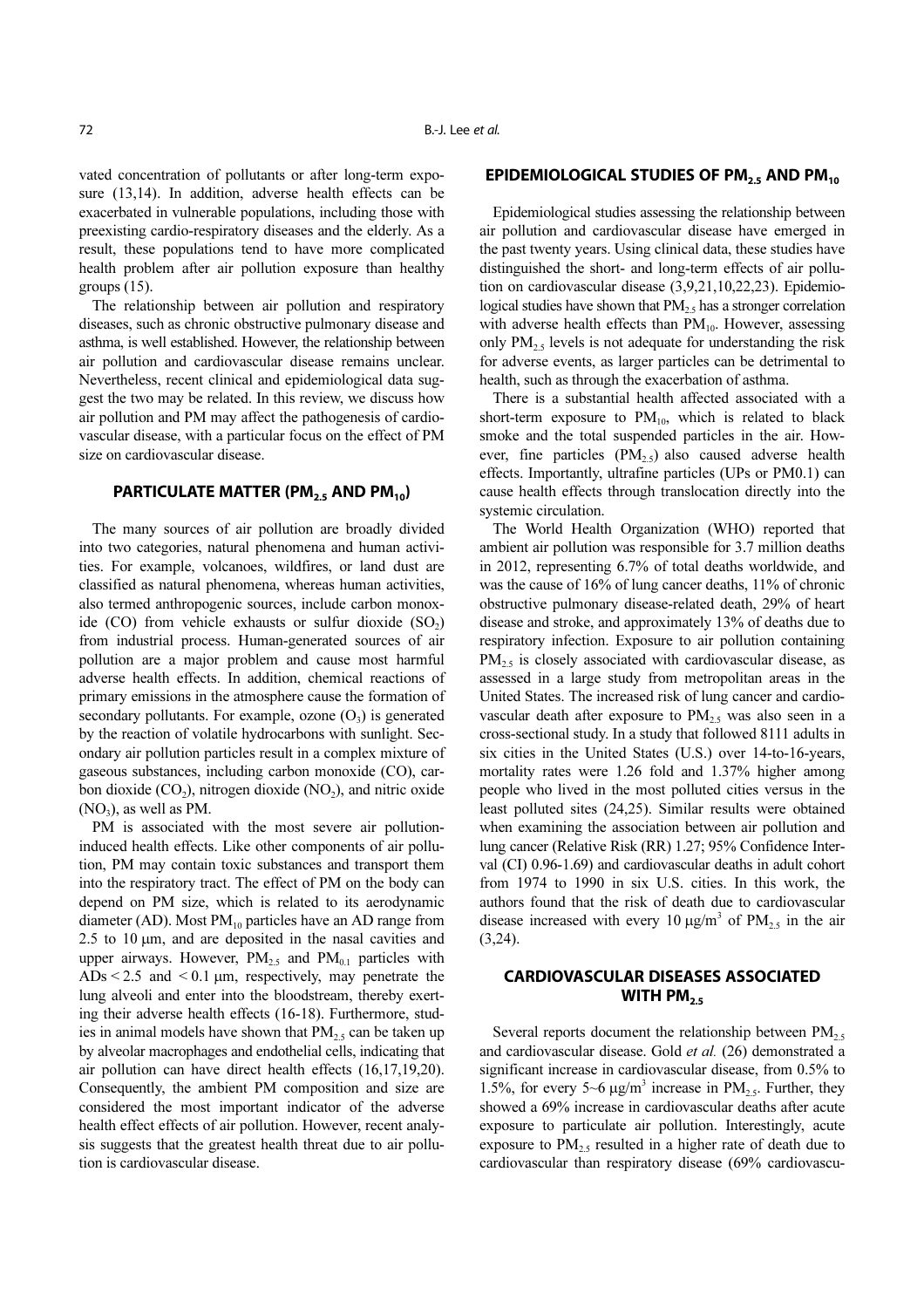lar versus 28% respiratory) (26). Further, a study of 500,000 teens and adults with a 16-year follow-up revealed that risk of ischemic heart disease, heart failure, arrhythmias, and cardiac arrest increased 8~18% for every 10.5  $\mu$ g/m<sup>3</sup> in PM<sub>2.5</sub> (5). The American Heart Association issued an updated announcement on the effects of particulate air pollution on cardiovascular disease including evidence from studies published through March 2009. Further, the Environmental Protection Agency (EPA) has also recognized the association between  $PM<sub>2.5</sub>$ , cardiovascular disease, and morbidity outcomes. Importantly, developing nations have  $PM_{2.5}$  levels that are 10 times higher than the U.S. National Ambient Air Quality Standards.

A study on emergency admissions in Boston reported a significant association of  $NO<sub>2</sub>$  and  $PM<sub>2.5</sub>$  with the risk of acute myocardial infarction (27). A previous large-scale study from 21 U.S. cities also reported an association between  $NO<sub>2</sub>$  and  $PM<sub>10</sub>$  exposure and risk for hospitalization (28). This Intermountain Heart Collaborative Study revealed a 4.5% increase in coronary artery disease with every 10 µg/  $m^3$  increase in PM<sub>2.5</sub> (29).

These results reinforce the impact  $PM<sub>2.5</sub>$  on public health. Cardiovascular disease caused by air pollution is one of the most critical health problems worldwide.

#### **CARDIOVASCULAR DISEASES ASSOCIATED** WITH PM<sub>10</sub>

A study of association between air pollution and cardiovascular diseases was carried out in the U.S. and in Europe. The concentration of fine PM and the rate of cardiovascular disease were analyzed from 50 million people living in the 20 largest cities and metropolitan area in the U.S. (The National Morbidity, Mortality and Air Pollution Study, NMMAPS). This study revealed that a 0.68% increase in cardiopulmonary mortality was associated with a 10  $\mu$ g/m<sup>3</sup> increase in  $PM_{10}$  on the day before death (10,30,31). Similar results were also found in the Air Pollution and Health European Approach (APHEA-2) study, which analyzed 43 million people in 29 major European cities. They also show that air pollution and cardiovascular diseases were closely related with PM<sub>10</sub>. For every 10  $\mu$ g/m<sup>3</sup> rise in PM<sub>10</sub>, the risk for cardiovascular death increased 0.76%, which was a higher rate than respiratory disease. Thus, representative data from the U.S. and Europe,  $PM_{10}$  indicated a close association between air pollution and cardiovascular diseases (32,30,31).

The studies of  $PM_{10}$  also indicated a relationship between air pollution and cardiovascular diseases, such as heart disease, and stroke. Studies showed that as  $PM_{10}$  levels increased  $10 \mu g/m<sup>3</sup>$ , there was a corresponding increase in hospitalization for ischemic heart disease (0.7%) and congestive heart failure (0.8%) (33). In addition, a relationship between air pollution with a  $PM_{10}$  and stroke has also been reported.

Further, inhalable particles and changes to ambient air conditions, such as warmer versus drier air, grass pollen, upper respiratory infections,  $SO_2$  have been correlated with asthma exacerbation and stroke admission in the U.S. (34). A similar study from Denmark also reported a relationship between increased stroke risk and particle air pollution (27,29,33,35).

#### **AIR POLLUTION AND BLOOD PRESSURE**

Numerous studies assessing the relationship between air pollution and cardiovascular disease have also investigated changes in blood pressure. It is well known that both air pollution and increased blood pressure contribute to an elevated risk cardiovascular disease. The study revealed that particle pollution was associated with a significant rise in blood pressure. These studies showed that for every 10.5 µg/  $m<sup>3</sup>$  increase in PM<sub>2.5</sub> levels, there was a 2.8 mmHg increase in systolic blood pressure (SBP) and 2.7 mmHg increase in diastolic blood pressure (DBP) in patients over five days in Boston. Similar studies have also shown that increases in SBP (5.2 mmHg) were observed with increased  $PM_{2.5}$  levels in Detroit. According to these studies, there is a close correlation between increased blood pressure and PM (36). A study of 23 normotensive patients showed significant rises DBP (6 mmHg) after a two hour exposure to  $PM_{2.5}$ and  $O<sub>3</sub>$  (37). According to this study, carbon content in air pollution PM was strongly associated with the increase in blood pressure. Further, increases in SBP (2.6 mmHg) and DBP (2.4 mmHg) are significantly influenced by CO levels (38). Importantly, air pollution doubled the risk for obesity, hypertension, chronic pulmonary disease, and cardiovascular disease in older people (39,40).

#### **CONCLUSION**

In this review, we discuss the relationship between exposure to PM, with specific focus on  $PM_{2.5}$  and  $PM_{10}$ , and adverse health effects and mortality. Both  $PM_{2.5}$  and  $PM_{10}$ air pollution concentrations have a marked and close association with adverse health effect, such as heart disease, stroke, blood pressure, and cardiovascular diseases. Nevertheless, epidemiological studies exhibit a stronger correlation of adverse health effects with  $PM_{25}$  than with  $PM_{10}$ . However, data is limited to studies that examine both  $PM_{10}$ and  $PM_{2.5}$  pollution. In addition, future evaluation will require examination of the adverse health effects associated with individual types of pollution. Study of mixed air pollution will also be important because motorized traffic emissions in urban cities emit noxious fumes that result in a mixture of air pollution. Furthermore, more studies examining the effects of coarse and ultrafine particles are needed. Therefore, we suggest that more efficient studies are urgently needed to establish the effect of air pollution on cardiovascular diseases. Air pollution is an important pub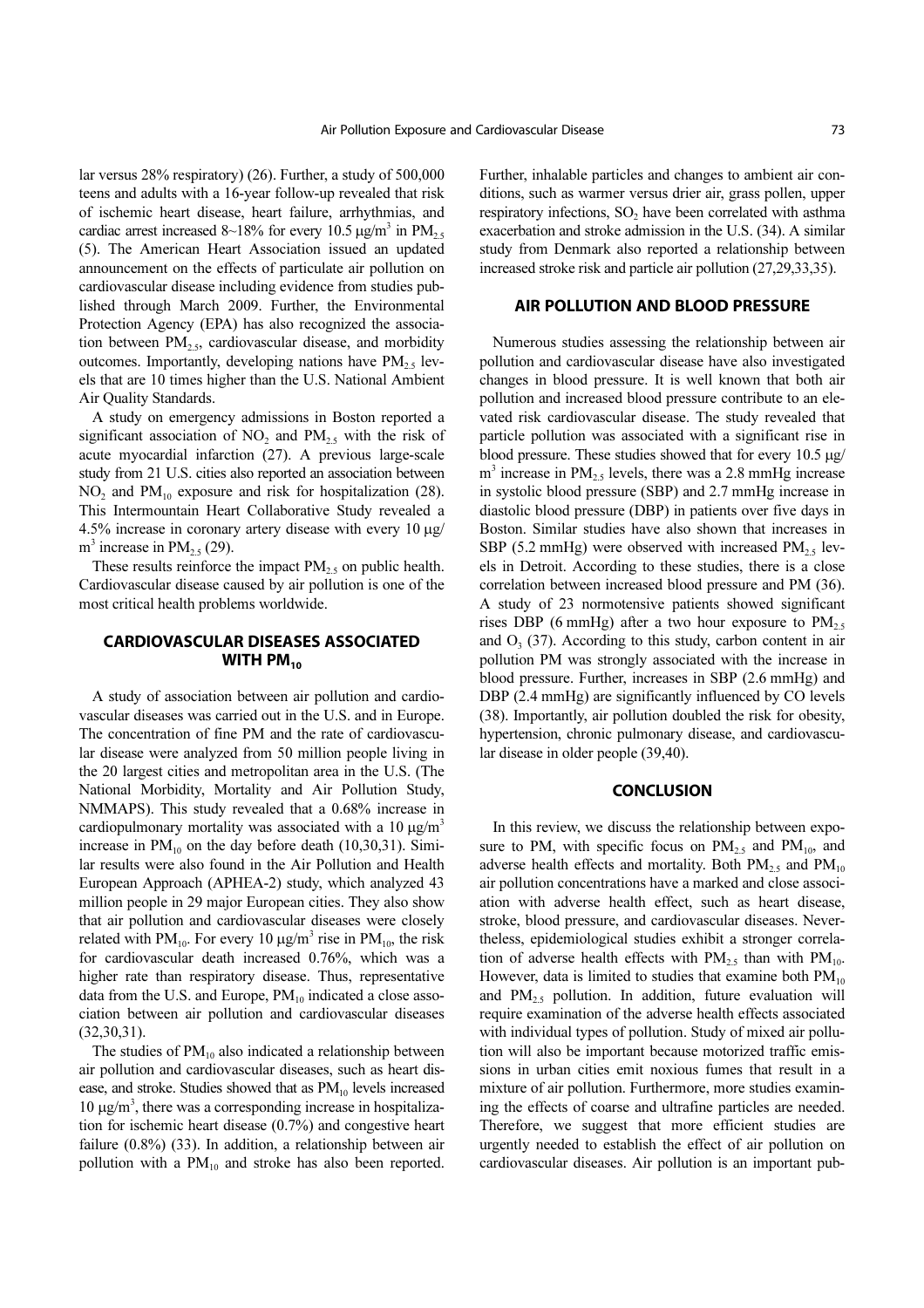lic health issue, causing cardiovascular and pulmonary diseases worldwide.

#### **ACKNOWLEDGEMENTS**

We thank all fellow member of the Inhalation Toxicology Center for helpful discussion and critical comments. In addition, this study was also supported by the  $PM_{2.5}$ research center supported by Ministry of Science, ICT, and Future Planning (MSIP) and National Research Foundation (NSF) of Korea (2014M3C8A5030620).

#### **REFERENCES**

- 1. WHO. (2006) WHO's global air-quality guidelines. Lancet, 368, 1302.
- 2. Marks, G.B. (1994) A critical appraisal of the evidence for adverse respiratory effects due to exposure to environmental ozone and particulate pollution: relevance to air quality guidelines. Aust. N. Z. J. Med., 24, 202-213.
- 3. Dockery, D.W., Pope, C.A. 3rd., Xu, X., Spengler, J.D., Ware, J.H., Fay, M.E., Ferris, B.G. Jr. and Speizer, F.E. (1993) An association between air pollution and mortality in six U.S. cities. N. Engl. J. Med., 329, 1753-1759.
- 4. Hoek, G., Brunekreef, B., Goldbohm, S., Fischer, P. and van den Brandt, P.A. (2002) Association between mortality and indicators of traffic-related air pollution in the Netherlands: a cohort study. Lancet, 360, 1203-1209.
- 5. Pope, C.A. 3rd, Burnett, R.T., Thurston, G.D., Thun, M.J., Calle, E.E., Krewski, D. and Godleski, J.J. (2004) Cardiovascular mortality and long-term exposure to particulate air pollution: epidemiological evidence of general pathophysiological pathways of disease. Circulation, 109, 71-77.
- 6. Brunekreef, B. and Holgate, S.T. (2002) Air pollution and health. Lancet, 360, 1233-1242.
- 7. Brook, R.D., Franklin, B., Cascio, W., Hong, Y., Howard, G., Lipsett, M., Luepker, R., Mittleman, M., Samet, J., Smith, S.C. Jr. and Tager, I. (2004) Air pollution and cardiovascular disease: a statement for healthcare professionals from the Expert Panel on Population and Prevention Science of the American Heart Association. Circulation, 109, 2655-2671.
- 8. Hoek, G., Brunekreef, B., Fischer, P. and van Wijnen, J. (2001) The association between air pollution and heart failure, arrhythmia, embolism, thrombosis, and other cardiovascular causes of death in a time series study. Epidemiology, 12, 355-357.
- 9. Pope, C.A., 3rd, Thun, M.J., Namboodiri, M.M., Dockery, D.W., Evans, J.S., Speizer, F.E. and Heath, C.W. Jr. (1995) Particulate air pollution as a predictor of mortality in a prospective study of U.S. adults. Am. J. Respir. Crit. Care Med., 151, 669-674.
- 10. Samet, J.M., Dominici, F., Curriero, F.C., Coursac, I. and Zeger, S.L. (2000) Fine particulate air pollution and mortality in 20 U.S. cities, 1987-1994. N. Engl. J. Med., 343, 1742- 1749.
- 11. Peters, A., Dockery, D.W., Muller, J.E. and Mittleman, M.A. (2001) Increased particulate air pollution and the triggering of myocardial infarction. Circulation, 103, 2810-2815.
- 12. Shah, A.S., Langrish, J.P., Nair, H., McAllister, D.A., Hunter, A.L., Donaldson, K., Newby, D.E. and Mills, N.L. (2013) Global association of air pollution and heart failure: a systematic review and meta-analysis. Lancet, 382, 1039-1048.
- 13. Franchini, M. and Mannucci, P.M. (2009) Particulate air pollution and cardiovascular risk: short-term and long-term effects. Semin. Thromb. Hemostasis, 35, 665-670.
- 14. Franchini, M. and Mannucci, P.M. (2007) Short-term effects of air pollution on cardiovascular diseases: outcomes and mechanisms. J. Thromb. Haemostasis, 5, 2169-2174.
- 15. Nawrot, T.S., Perez, L., Kunzli, N., Munters, E. and Nemery, B. (2011) Public health importance of triggers of myocardial infarction: a comparative risk assessment. *Lancet*, 377, 732-740.
- 16. Brown, J.S., Zeman, K.L. and Bennett, W.D. (2002) Ultrafine particle deposition and clearance in the healthy and obstructed lung. Am. J. Respir. Crit. Care Med., 166, 1240-1247.
- 17. Franck, U., Odeh, S., Wiedensohler, A., Wehner, B. and Herbarth, O. (2011) The effect of particle size on cardiovascular disorders--the smaller the worse. Sci. Total Environ., 409, 4217-4221.
- 18. Valavanidis, A., Fiotakis, K. and Vlachogianni, T. (2008) Airborne particulate matter and human health: toxicological assessment and importance of size and composition of particles for oxidative damage and carcinogenic mechanisms. J. Environ. Sci. Health C Environ. Carcinog. Ecotoxicol. Rev., 26, 339-362.
- 19. Mills, N.L., Amin, N., Robinson, S.D., Anand, A., Davies, J., Patel, D., de la Fuente, J.M., Cassee, F.R., Boon, N.A., Macnee, W., Millar, A.M., Donaldson, K. and Newby, D.E. (2006) Do inhaled carbon nanoparticles translocate directly into the circulation in humans? Am. J. Respir. Crit. Care Med., 173, 426-431.
- 20. Nemmar, A., Vanbilloen, H., Hoylaerts, M.F., Hoet, P.H., Verbruggen, A. and Nemery, B. (2001) Passage of intratracheally instilled ultrafine particles from the lung into the systemic circulation in hamster. Am. J. Respir. Crit. Care Med., 164, 1665- 1668.
- 21. Franchini, M. and Mannucci, P.M. (2011) Thrombogenicity and cardiovascular effects of ambient air pollution. Blood, 118, 2405-2412.
- 22. Langrish, J.P., Bosson, J., Unosson, J., Muala, A., Newby, D.E., Mills, N.L., Blomberg, A. and Sandstrom, T. (2012) Cardiovascular effects of particulate air pollution exposure: time course and underlying mechanisms. J. Intern. Med., 272, 224-239.
- 23. Analitis, A., Katsouyanni, K., Dimakopoulou, K., Samoli, E., Nikoloulopoulos, A.K., Petasakis, Y., Touloumi, G., Schwartz, J., Anderson, H.R., Cambra, K., Forastiere, F., Zmirou, D., Vonk, J.M., Clancy, L., Kriz, B., Bobvos, J. and Pekkanen, J. (2006) Short-term effects of ambient particles on cardiovascular and respiratory mortality. Epidemiology, 17, 230-233.
- 24. Laden, F., Schwartz, J., Speizer, F.E. and Dockery, D.W. (2006) Reduction in fine particulate air pollution and mortality: Extended follow-up of the Harvard Six Cities study. Am. J. Respir. Crit. Care Med., 173, 667-672.
- 25. Lepeule, J., Laden, F., Dockery, D. and Schwartz, J. (2012) Chronic exposure to fine particles and mortality: an extended follow-up of the Harvard Six Cities study from 1974 to 2009.